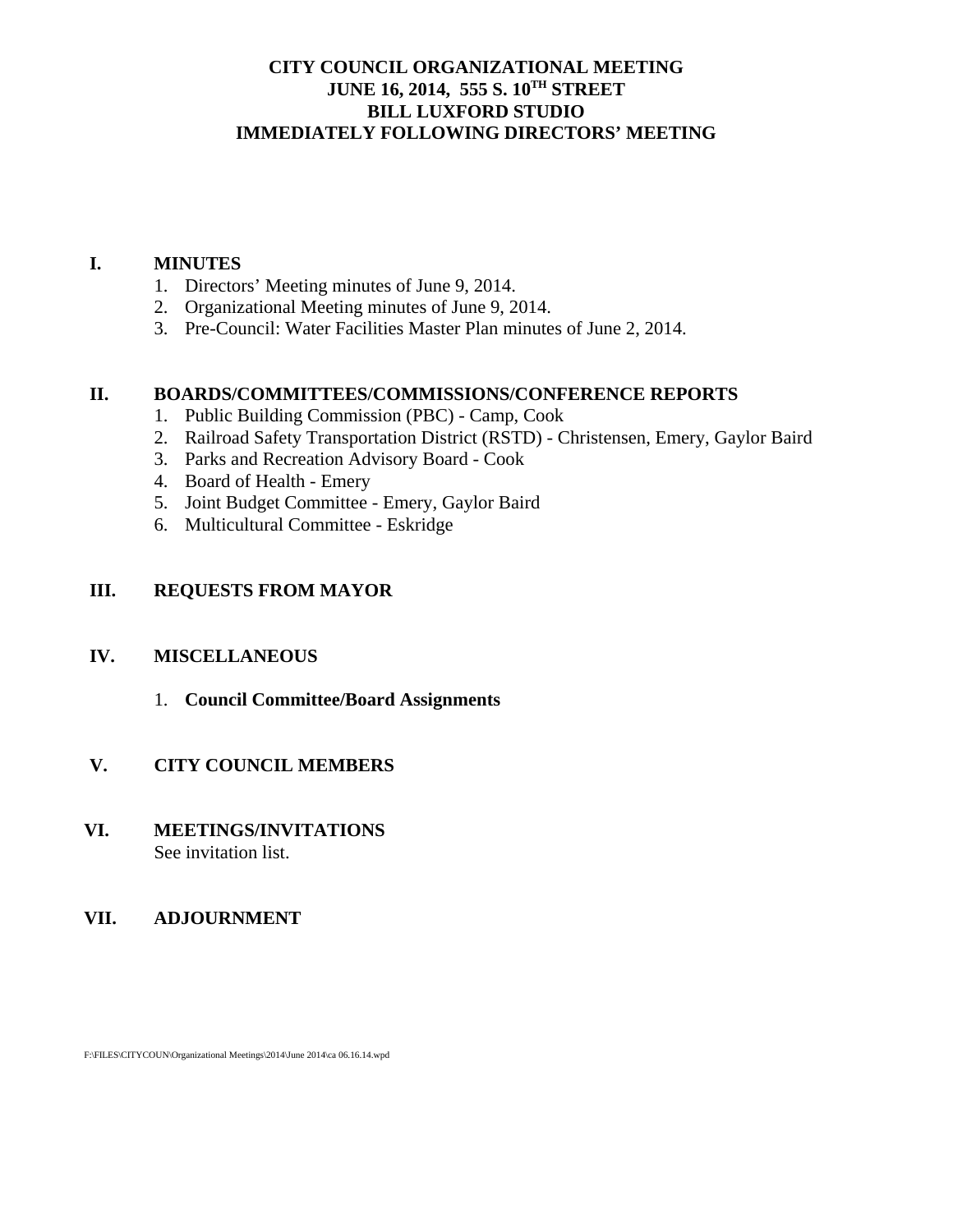### **MINUTES CITY COUNCIL ORGANIZATIONAL MEETING JUNE 16, 2014, 555 S. 10TH STREET**

**Present:** Doug Emery, Chair; Jon Camp; Roy Christensen; Jonathan Cook; Carl Eskridge; and Leirion Gaylor Baird

**Absent:** Trent Fellers

**Others:** Rick Hoppe, Chief of Staff; and Denise Pearce, Senior Policy Counsel

Chair Emery opened the meeting at 2:14 p.m. and announced the location of the Open Meetings Act.

### **I. MINUTES**

- 1. Directors' Meeting minutes of June 9, 2014.
- 2. Organizational Meeting minutes of June 9, 2014.
- 3. Pre-Council: Water Facilities Master Plan minutes of June 2, 2014.

With no corrections the above minutes placed on file in the City Council Office.

### **II. BOARDS/COMMITTEES/COMMISSIONS/CONFERENCE REPORTS**

#### **1. Public Building Commission (PBC) - Camp, Cook**

Camp stated the PBC discussed the prisoner transfer from County Court. Several employees sent letters and attended a meeting expressing concerns of the north parking lot. Individuals had parked in the south lot, not being charged. Employees pay \$30/month to use the north lot and anticipated to park under the public covered area. Concerned with City agency vehicles monopolizing desired spaces. We will examine and determine if there's a better way to balance the need to protect city and employee vehicles.

Continue to work on the budget. Did reviewed contract amendments and awarded H & H Parking, for structure repair, approximately \$337,000 for concrete and parking devices, resulting in about 100 stalls.

Cook mentioned there will be a stock auction for the jail old stock not purchased by other counties. Will have the email distributed to Council Members.

#### **2. Railroad Safety Transportation District (RSTD) - Christensen, Emery, Gaylor Baird**

Christensen stated they voted to dedicate, or ask to be dedicated, the total 2.6¢ levy to the RSTD, beginning this year. Smoyer was absent and the vote passed with a 3 - 2 margin. Did generate an newspaper editorial. Cook thanked RSTD members for doing. Eskridge added to plan 10 years out is wise, and it is a County road. Christensen commented now estimating the amount needed for the overpasses, over the railroads. Legitimately it is the function of the RSTD to provide the funds.

Gaylor Baird agreed, adding last time we received verification of what the levy would be, but this time they didn't say anything on what they anticipated.

Emery added another fact is the number of projects, all to be financed a certain amount. If we reduce financing we have to eliminate projects, or pro-rate. We work on a system to not buy bonds, but accrue the money before we do a job. Each year not fully funded is another year of less money for projects needing to be done. The assumption is with less money it will all go to the South Beltway. May not be a fair assumption as other projects in town, such as NW  $48^{\text{th}}$ ;  $33^{\text{rd}}$  & Cornhusker need. Might look like a scrabble for the money.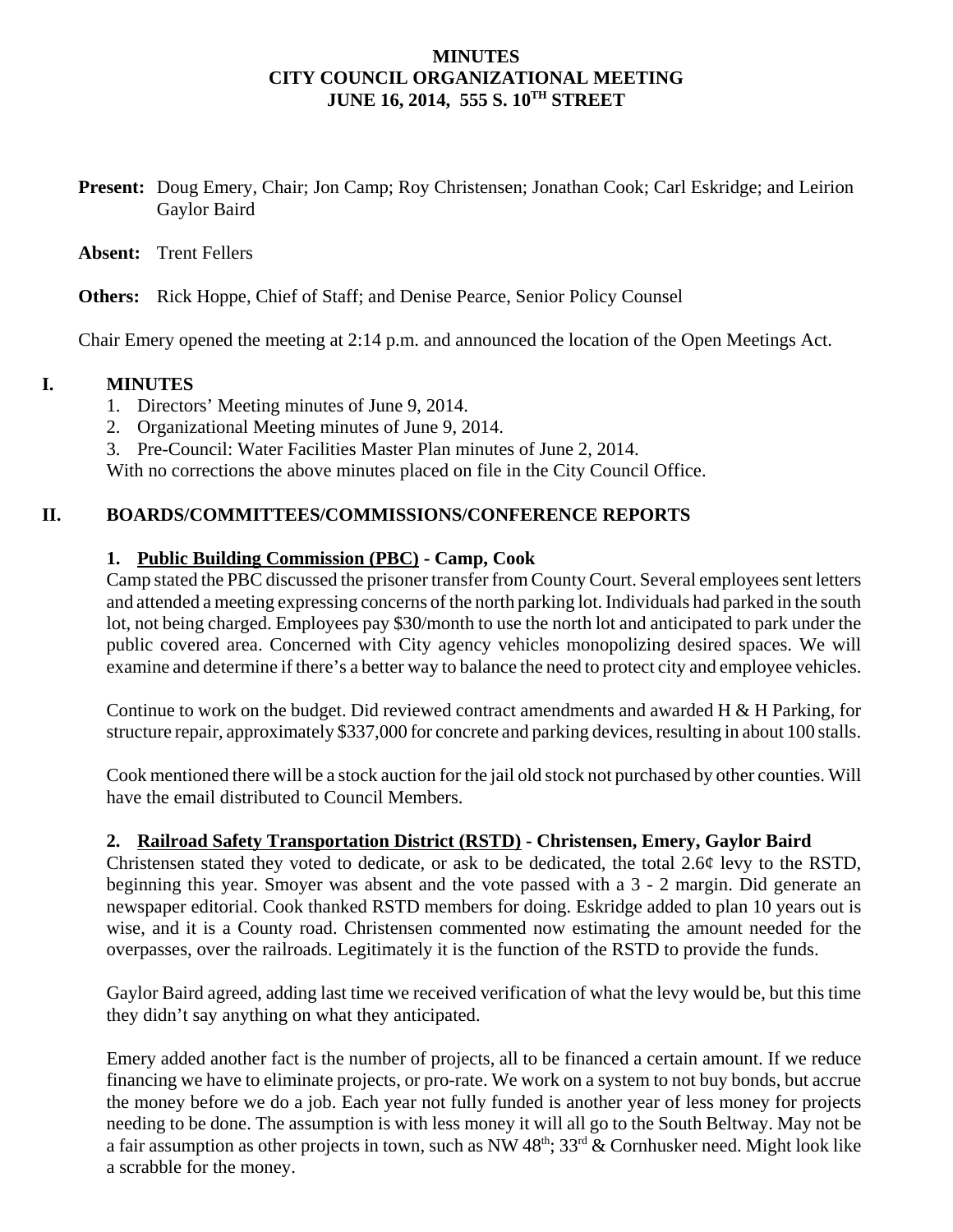# **3. Parks and Recreation Advisory Board - Cook**

Cook stated they approved a policy for handicap flags, which had some confusion before. Basically if someone has a disability but has a cart flag they're allowed to drive closer to the hole. There are times you cannot take carts on the course because of potential damage caused by weather, etc.

Cook commented still working on the marshaling policy. Emery understood there were 2 courses with volunteers and 2 being short of volunteers. Hope we use and possibly once we start it will encourage more people to participate. Camp asked if Cook received the Nesbitt email on concerns of some overhead going to the General Fund? Cook replied he saw but the Board did not discuss. Camp stated it listed 20% overhead for City. Pearce added they'll work with Johnson later today. Cook commented Johnson will also respond to the World Herald article. A lot of people unhappy with some elements but only listen to 1 side.

Received "Playful City" designation. Hoped it would provide grant support but they only supply grants for wood playground equipment, not our standard, but a nice designation.

We have a public art inventory, for insurance purposes. Public art in the parks and public right-of-way with the public art in the parks approximately \$4 million. Cook listed some art, including the Candy Box located at the Pinnacle Arena, valued at \$317,000. Gaylor Baird asked if the heads which will be installed in the Haymarket were listed? Cook replied the list is for existing art. The heads are private art.

# **4. Board of Health - Emery**

Emery stated the Board discussed proposed fees for environmental public service which will come to the City Council. Numerous people worked on fees, with their fees generated and not budgeted. Trying to raise about 3% periodically rather than all at one time.

Emery added they talked about strategic planning, with Halstead and Carr working on a long range strategic plan with members. Received a summary report on tobacco and how we're proceeding. Doing well but with some issues. We send juveniles to make buys, or attempt to buy. An interesting item, the person who sells is the one fined, not the store. Exactly the opposite of what we do with alcohol. Don't know what we'd do if a store consistently showed on the report. At some point may think it's a training issue. See an increase in women smoking, with men and youth down.

Doctor Lester facilitated a short discussion on "Move More Lincoln" and our attempt at 5 million hours this summer of exercise.

# **5. Joint Budget Committee (JBC) - Emery, Gaylor Baird**

Gaylor Baird stated Boesch reported on the ongoing community meetings regarding vital signs, with approximately 50 people reviewing data and going over objectives. The non-profit community is concerned and taking the document and continuing, making sure it results in tangible action. She stated there is an Ethics Conference being promoted. Someone coming from D. C. with the goal being to educate non-profit professionals on how to spot potential problems, and avoid financial situations, which we've seen with the YWCA. Basically giving people the tools they need to prevent fraud.

Gaylor Baird added there is funding which previously assisted language translation for medical professionals. These funds are needed as medical professionals are finding new, current methods of translators on site.

Returned \$5,000 to the JBC Emergency Fund, which is now replenished back to the \$10,000 goal level.

Gaylor Baird stated they received recommendations on the Juvenile Justice Prevention Fund, made up